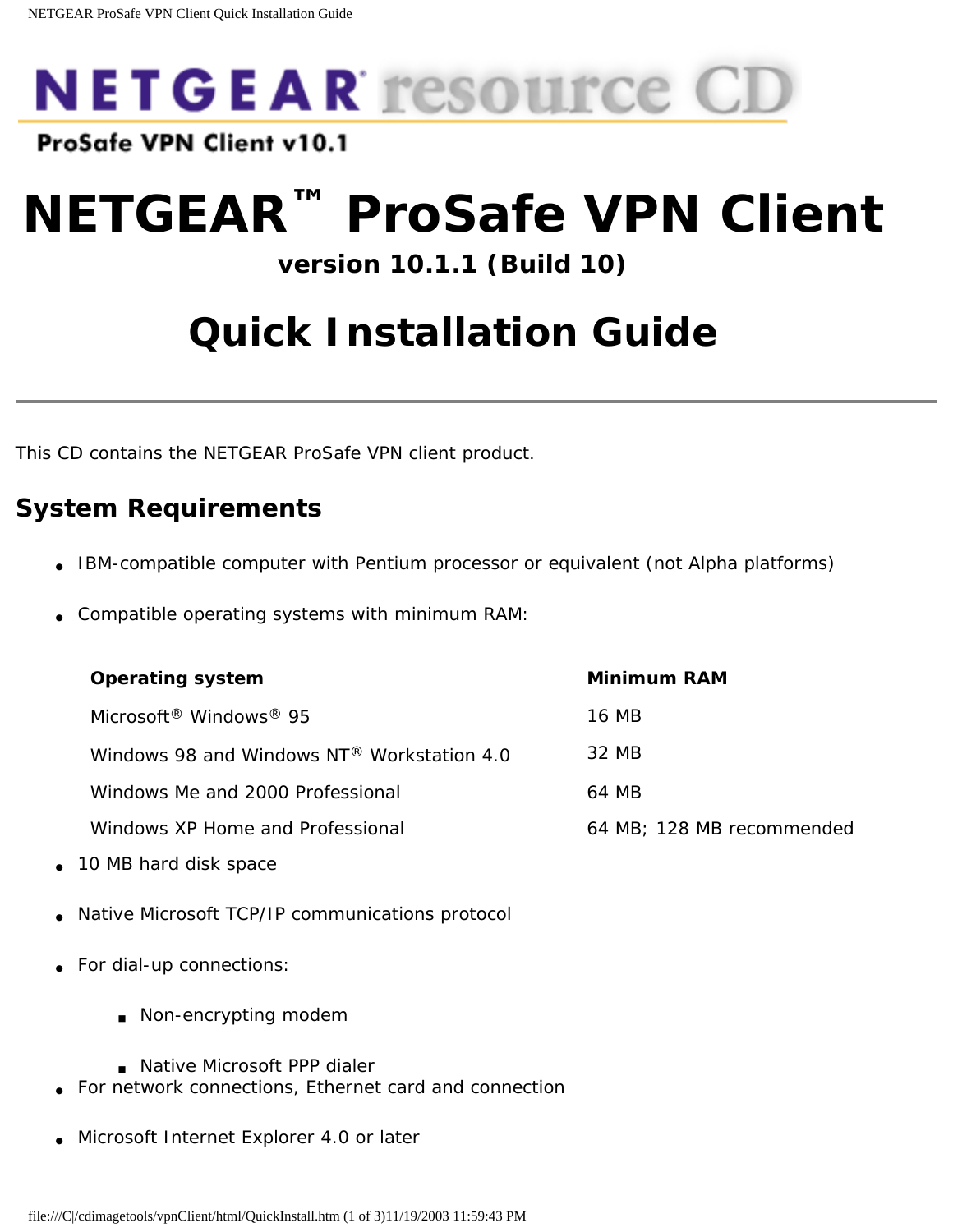## **Installing**

Before installing the NETGEAR ProSafe VPN Client software, read this document for technical issues concerning this release.

- 1. If you're installing this product on Windows NT or Windows 2000 or XP, log on as **administrator** or its equivalent.
- 2. Run the **setup.exe** file on the installation CD-ROM at d:\Software\Setup\setup.exe, where d:\ is the drive letter of your CD-ROM drive.
- 3. Work through the installation wizard. Unless otherwise instructed, accept the defaults.

**Note:** The SafeNet VPN Adapter, which supports L2TP, is installed only when these network components are already installed on your computer:

| <b>Operating system</b> | Component                                                               |
|-------------------------|-------------------------------------------------------------------------|
| Windows 95              | Dial-Up Networking with the Microsoft Dial-Up<br>Networking 1.3 Upgrade |
| Windows 98 and Me       | Dial-Up Networking                                                      |
| Windows NT              | Remote Access Server (RAS)                                              |

Because Windows 2000 and XP use the native Windows L2TP adapter, the SafeNet L2TP adapter isn't installed on computers running these operating systems.

- 4. When the installation completes, click **Finish**.
- 5. To complete the client installation, make sure that your computer restarts.

#### **Upgrading**

To upgrade to this version of the NETGEAR ProSafe VPN Client , take these steps:

- 1. Uninstall the current version on your computer through the **Control Panel Add/Remove Programs** application**:**
	- a. In the uninstall wizard, on the **Maintenance** dialog box, click **Remove**. This removes all the client product's components, but **not** your security policy.
	- b. The **Uninstall Security Policy** dialog box prompts you to delete your IPSec security policy, which includes any certificates and private keys:
		- ❍ To keep it, click **No**. You can import this security policy after you install the new